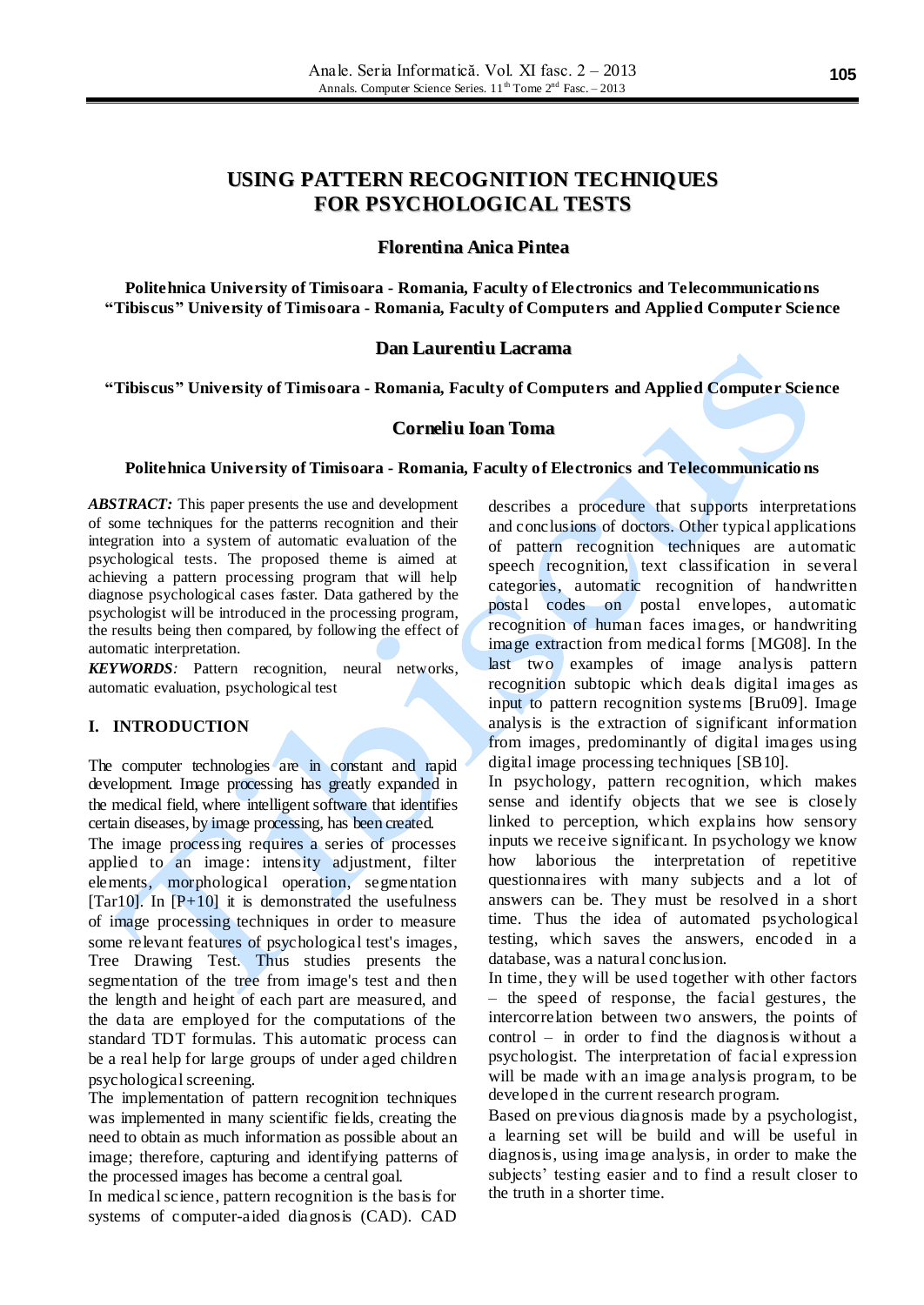The automatic processing of psychological tests is an research area in which the pattern recognition method scan is used in addition to their typical purpose, namely the image processing. A "numerical coding" and a high quality classifier (neural or statistical) may provide a useful tool able to give a rapid assessment of the "subjects'" answers. The main problem of this strategy is its efficiency.

The pattern recognition application for psychological tests includes the following steps [X+10]:

- image acquisition,
- pre-processing,
- learning (how to implement classified statistics, neural networks),
- analysis (determination of the class to which a pattern belongs),
- post-processing (validating decisions).

# **II. METHODS AND MATERIALS**

In psychological interviews, the subject's responses represent his opinions or his feelings over a certain matter and consequently cannot be classified as correct or incorrect. The estimation of subject's psychic abilities or troubles must be done using a complex procedure as the one described in Figure 1 [PLG11].



Figure 1. **The procedure for the automatic evaluation of psychological quiz tests [PLG11]**

In automatic evaluation systems it is very important that system must adapt to some important features of these psychological quizzes:

- Each separate topic of quiz's sections must be individually assessed and finally, all decisions are assembled into a final decision.
- Detection of dishonest or superficial answers.
- The neutral response must be among alternative answers to each question.

 Individual result from this type of questions can be put in a standard format such as conclusion: ", "yes", ", no", ", not sure" or ", do not want to answer ..."

# **III. ENCODING THE ANSWERS**

Automatic evaluation must include a step that contains classifications failed (difficult or series of typical cases) classifications that must be reassessed by a psychologist.

We propose a method for building an expert system able to evaluate each subject's answers and determine his/her problems if necessary.

Table 1 presents the solution proposed for encoding the answers.

| Answers               | Descriptor | Code |
|-----------------------|------------|------|
| Yes                   |            |      |
| N <sub>o</sub>        |            | 00   |
| Not sure              |            | 10   |
| Do not want to answer | R          |      |

**Table 1. Answers encoding**

Cross-correlations are implemented as logical operations between answers. If, for example, questions Qm and Qn are looking for the same look, but logic or text is reversed, their comparison give a way to discover answers non-honest or superficial, the computer will perform the operation described in equation (1):

$$
value (A(Qm)), A(Qm)=A(Qn) \tag{1}
$$

Another important feature of this method is the possibility to introduce key point questions in the quiz. These key point questions are very useful in detecting superficial answers which can occur in the case of test given in order to obtain an opinion pool among a group of people. The detection of this kind of answers must be followed by their elimination from the final statistic of the pool.

This section presents the answers encoding and their utilization in order to obtain  $V_{Xi}$  a vector containing the subjects' encoded responses.

- $\bullet$  A (CQ) answers to common questions,
- A (QCV) answers to questions that have correlations for validation

•  $KhPx - key points.$ 

$$
\overline{V Xj} = [A (Q1), A (Q2), A (Q3) ...
$$
  
0 if unvalidated,  
 $A(Qk)$  if validated, ...,  
 $KhPx$ , ...,  $A(Qp)$ , ...,  $A(Qk)$ , ...,  $A(QN)$ ]  
where  $1 \le k, x; p \le N$ .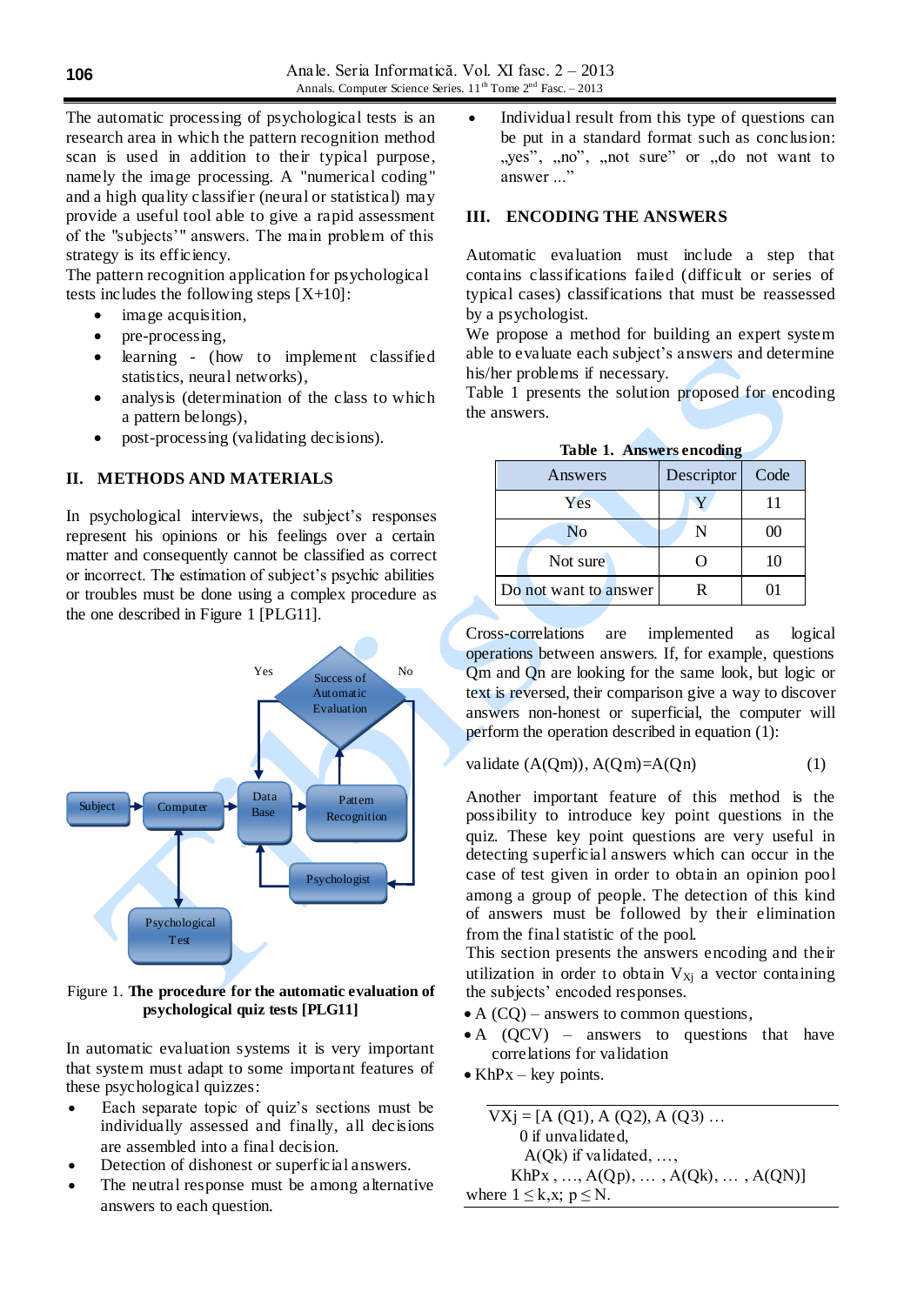The additional parameters can be added to some orall questions. This vector is used in a MLP neural network (Multi Layer Perceptron) which makes the classification into one of the predefined classes of the evaluated subjects.

This vector issued in a neural network MLP (Multi Layer Perceptron) that performs the classification in one of the classes predefined by the evaluated subjects.

The neural network architecture used for the implementation of the expert system is shown in Figure 2. It consists of a two floor MLP which can deliver the required classification in two steps.

- Step 1 Give classification for each subsection of the quiz in separate neural networks.
- Step 2 Gather the answers from Step 1 and compute the final answer

It is quite a delicate problem to weight the importance of each subsection and to intercorrelate them, thus the use of the second step MLP proved to be very usefull in finding correct final answer.



Figure 2. **The tree of MLP networks**

As stated before, the outcomes are also stored in the database in order to use them in the subsequent statistical procedures.

Thus the ability of the expert system to give correct evaluations grows as more work is done using it to obtain results to miscellaneous psychological tests performed to different groups of subjects and in different situations.

### **IV. CONCLUSIONS**

The experimental results presented in Figure 3 show that if the neural network training was done separately for each test section, the result scan reach up to 94.11% accuracy (48 successful recognition of 51 test sets section).

Sometimes the subjects are satisfied with almost all the details, but there are some problems that prove to be particularly important to them, therefore their overall evaluation will be "unhappy". The success rate for this second stage of automatic evaluation presented in Fig.4 is only of 82.35%, (3 failed recognition of 17 sets of tests), a result that is not good enough.



Figure 3. **Experimental results - successful recognition**

After a larger number of evaluations, we will be able to find a better model for the approximation of the relationship between assessments on sections and global decisions. This will help to establish the neural network architecture to achieve the desired result.



Figure 4. **Second stage of automatic evaluation**

### **ACKNOWLEDGMENT**

"This work was partially supported by the strategic grant POSDRU 107/1.5/S/77265, inside POSDRU Romania 2007-2013 co-financed by the European Social Fund – Investing in People."